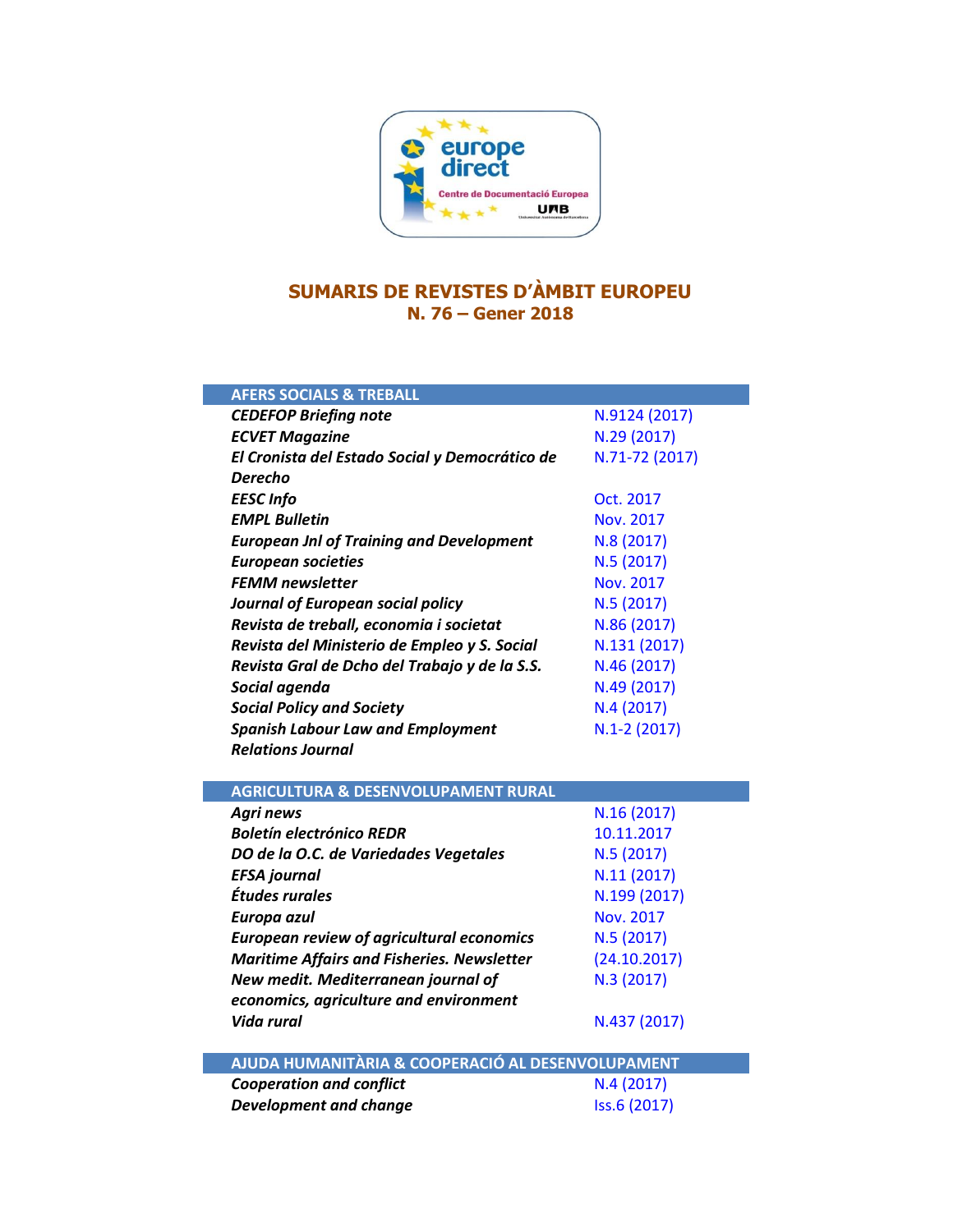| <b>European Asylum Support Office-Trends</b>   | Sep. 2017            |
|------------------------------------------------|----------------------|
| <b>Review of development economics</b>         | N.4(2017)            |
| The Journal of development studies             | N.12 (2017)          |
| <b>World Development</b>                       | V.103(2018)          |
| <b>CIÈNCIA &amp; TECNOLOGIA</b>                |                      |
| <b>EDPS - Newsletter</b>                       | N.54 (2017)          |
| <b>ESA Bulletin</b>                            | N.171 (2017)         |
| <b>European Scientific Journal</b>             | October 2017         |
| <b>FET Through the keyhole</b>                 | Oct. 2017            |
| <b>Horizon. The EU Research and Innovation</b> | <b>Nov. 2017</b>     |
| aMagazine                                      |                      |
| <b>Ideas: newsletter of the ERC</b>            | N.3 (2017)           |
| <b>JRC Newsletter</b>                          | <b>Nov. 2017</b>     |
| Official journal / European Patent Office      | N.10 (2017)          |
| Research*eu results magazine                   | N.66 (2017)          |
| <b>Science &amp; Policy Briefing</b>           | Iss. 61 (2017)       |
|                                                |                      |
| <b>ECONOMIA</b>                                |                      |
| Alternativas económicas                        | N.52 (2017)          |
| <b>Boletín económico del BCE</b>               | N.7(2017)            |
| Committee on budgets newsletter                | 22.11.2017           |
| <b>CompNet news</b>                            | N.22 (2017)          |
| Cuadernos de economía. Spanish journal of      | N.114 (2017)         |
| <b>Economics and Finance</b>                   |                      |
| Documentos de trabajo (ICAE)                   | N.26 (2017)          |
| <b>Eastern European Economics</b>              | N.6(2017)            |
| <b>EC Tax review</b>                           | N.6(2017)            |
| <b>ECB - Financial Stability Review</b>        | Nov. 2017            |
| <b>ECB - Occasional paper</b>                  | N.201 (2017)         |
| <b>ECB - Research bulletin</b>                 | N.40 (2017)          |
| <b>ECB - Statistics paper series</b>           | N.26 (2017)          |
| <b>ECB WP</b>                                  | N.2113 (2017)        |
| <b>ECFIN E-news</b>                            | N.167 (2017)         |
| <b>ECON Online</b>                             | Nov. 2017            |
| EIB's e-newsletter                             | Nov. 2017            |
| Etudes économiques de l'OCDE                   | <b>2017 (France)</b> |
| <b>EU Candidate and Potential Candidate</b>    | 3rd. quarter 2017    |
| <b>Countries' Economic Quarterly</b>           |                      |
| <b>European Court of Auditors. Journal</b>     | N.11 (2017)          |
| European economic review                       | V.101(2018)          |
| <b>European economy. Discussion papers</b>     | N.70 (2017)          |
| <b>European economy. Institutional Papers</b>  | N.66 (2017)          |
| <b>European journal of law and economics</b>   | N.3(2017)            |
| <b>European journal of political economy</b>   | V.50(2017)           |
| <b>Eurostatistics</b>                          | 11/2017              |
| <b>Global Trade and Customs Journal</b>        | N.10 (2017)          |
| Harmonised indices - monthly data              | 30.11.2017           |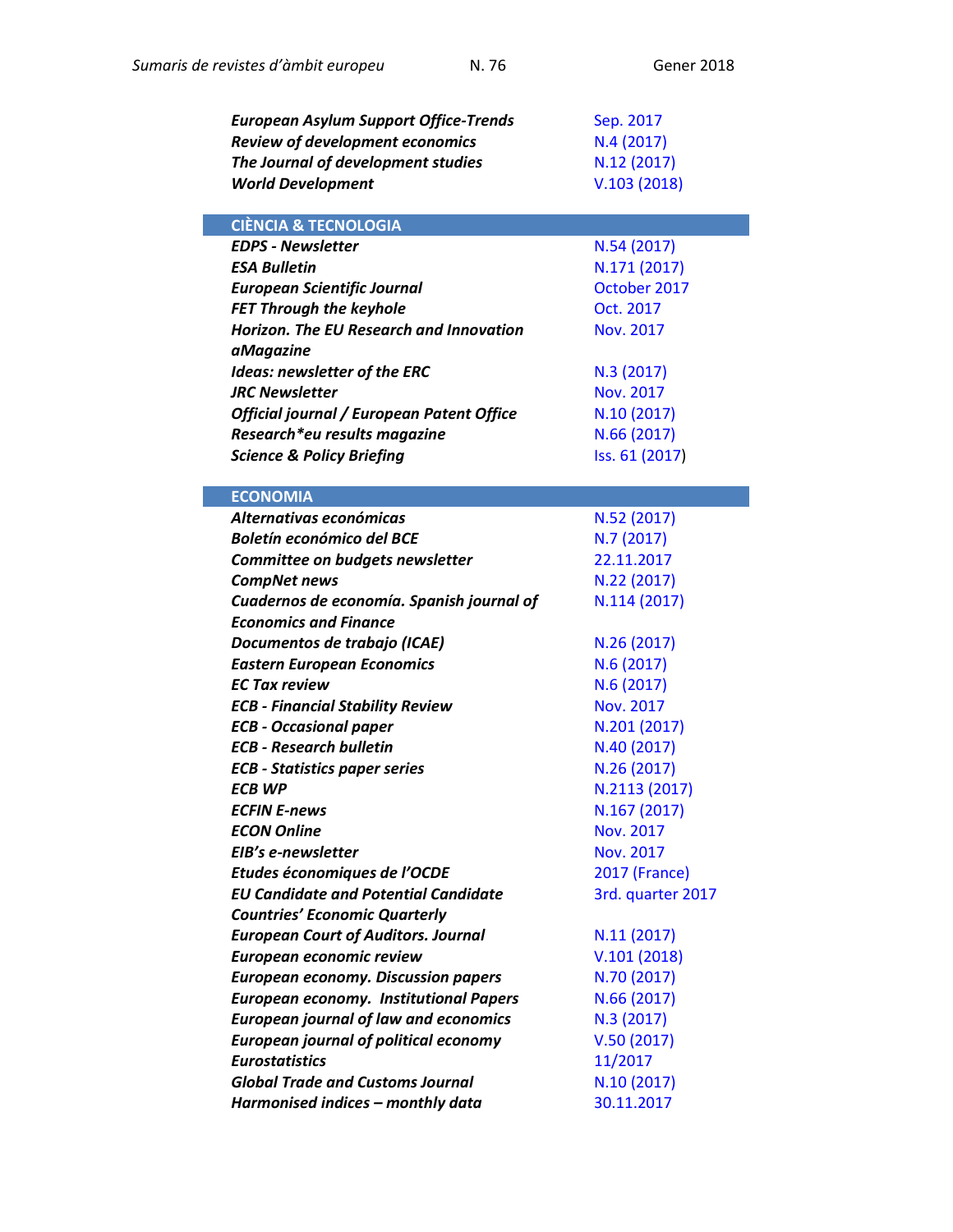| <b>IMCO Newsletter</b>                             | N.87 (2017)           |
|----------------------------------------------------|-----------------------|
| <b>International tax and public finance</b>        | N.6 (2017)            |
| <b>European Court of Auditors - Reports</b>        | Inf. Esp. 18          |
| Journal of economic growth                         | N.4(2017)             |
| Journal of world trade                             | N.6(2017)             |
| <b>Legal issues of economic integration</b>        | N.4(2017)             |
| <b>OECD Economics Department Working Papers</b>    | N.1442 (2017)         |
| <b>OECD Taxation Working Papers</b>                | N.33 (2017)           |
| <b>OECD Trade Policy Papers</b>                    | N.207 (2017)          |
| Presupuesto y gasto público                        | N.88 (2017)           |
| <b>Taxation and customs union</b>                  | 30.11.2017            |
| <b>Taxation papers</b>                             | N.70 (2017)           |
|                                                    |                       |
| <b>EDUCACIÓ, CULTURA &amp; AUDIOVISUALS</b>        |                       |
| Área abierta                                       | N.3(2017)             |
| <b>C-News: culturelink newsletter</b>              | N.119 (2017)          |
| <b>CEDEFOP Briefing notes</b>                      | N.9124 (2017)         |
| <b>CEDEFOP Research papers</b>                     | N.63 (2017)           |
| <b>CHEPS Working Paper Series</b>                  | WP 1 (2017)           |
| <b>EBLIDA Newsletter</b>                           | N.11 (2017)           |
| eBulletin (European Agency for Special Needs       | <b>Nov. 2017</b>      |
| and Inclusive Education)                           |                       |
| Études: revue de culture contemporaine             | 2017/11               |
| <b>European Journal for Research on the</b>        | <b>Issue 2 (2017)</b> |
| <b>Education and Learning of Adults</b>            |                       |
| <b>European journal of communication</b>           | N.6(2017)             |
| <b>European journal of cultural studies</b>        | N.6(2017)             |
| <b>European journal of special needs education</b> | N.1(2018)             |
| <b>European journal of training and</b>            | N.9 (2017)            |
| development                                        |                       |
| eZine (ECF)                                        | Nov. 2017             |
| <b>Formation emploi</b>                            | N.139 (2017)          |
| <b>IRIS: Legal Observations of the European</b>    | 2017-10               |
| <b>Audiovisual Observatory</b>                     |                       |
| <b>Recherche &amp; formation</b>                   | 2016 (N.81)           |
| REIDICS (Revista de Investigación en               | N. 1 (2017)           |
| Dídactica de las CCSS)                             |                       |
| The European language gazette                      | N.39 (2017)           |
| The International journal of management            | N.1(2018)             |
| education                                          |                       |

| <b>EMPRESA</b>                      |                  |
|-------------------------------------|------------------|
| <b>Accounting in Europe</b>         | N.3(2017)        |
| Alicante news                       | <b>Nov. 2017</b> |
| e-Competitions e-Bulletin           | Dec. 2017        |
| <b>Entreprendre &amp; Innover</b>   | 2017 (N.33)      |
| <b>Eurochambres Position Papers</b> | 29/11/2017       |
| European business law review        | V.28/6(2017)     |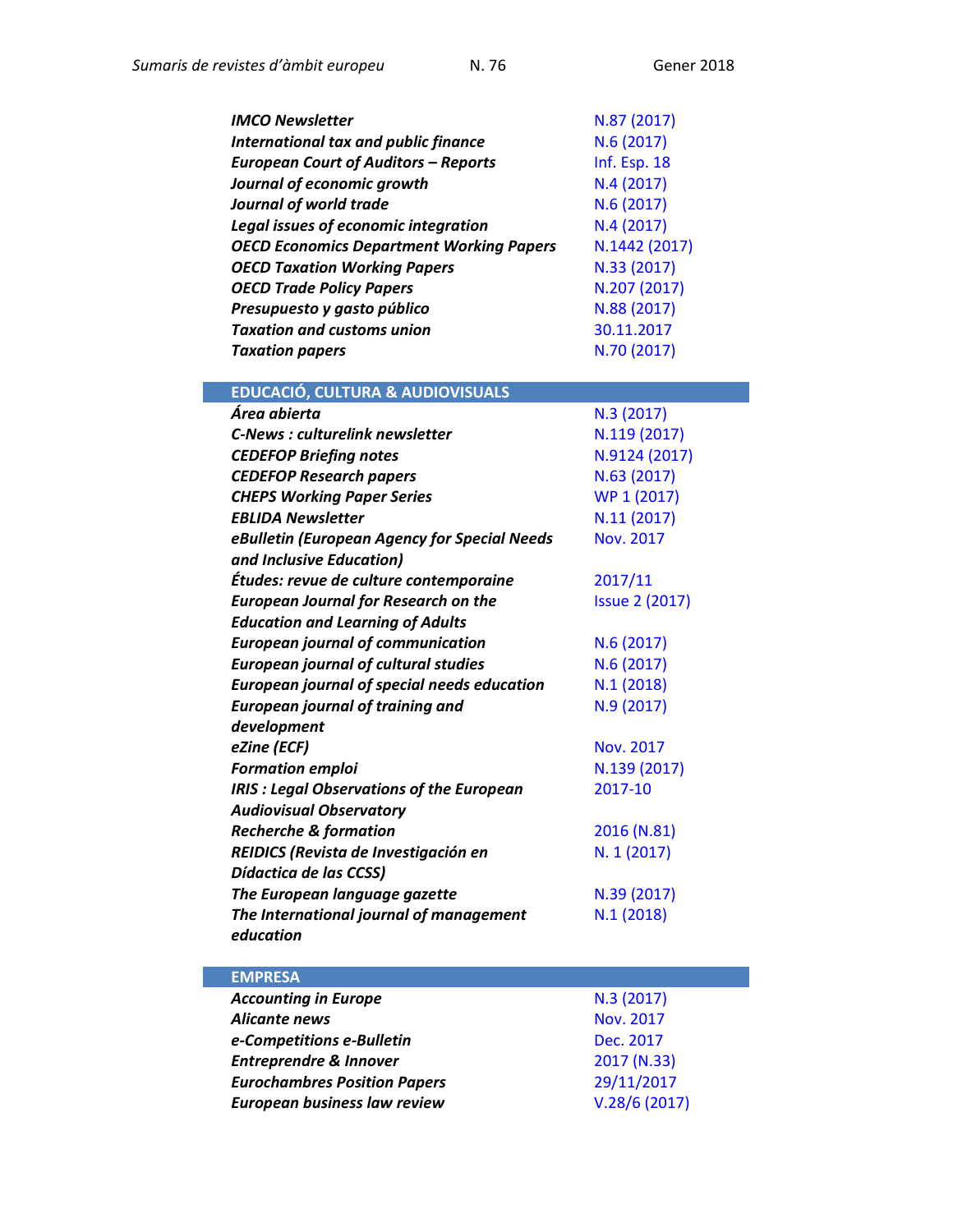| European company law                      | V.14/6(2017)     |
|-------------------------------------------|------------------|
| <b>European competition journal</b>       | N.2-3 (2017)     |
| <b>European patent bulletin</b>           | N.1749           |
| European Patent Office - Official journal | N.11 (2017)      |
| <b>Innovations</b>                        | N.54 (2017)      |
| <b>ITRE Newsletter</b>                    | Iss.13 (2017)    |
| Journal of antitrust enforcement          | N.3 (2017)       |
| M@n@gement                                | N.2 (2017)       |
| <b>Official journal: EUIPO</b>            | Dec. 2017        |
| <b>Recherche &amp; formation</b>          | N.81 (2016)      |
| The European business review              | <b>Nov. 2017</b> |

**INTEGRACIÓ & GOVERNANÇA EUROPEA**

| <b>ARENA Working Papers</b>                | N.10 (2017)      |
|--------------------------------------------|------------------|
| <b>CES Working Papers</b>                  | Iss.3 (2017)     |
| <b>Common market law review</b>            | N.6(2017)        |
| <b>Comparative European politics</b>       | N.6(2017)        |
| <b>Confrontations Europe, La revue</b>     | N.119 (2017)     |
| Cuadernos de gobierno y administración     | N.2 (2017)       |
| pública                                    |                  |
| Diversité et identité culturelle en Europe | N.2 (2017)       |
| <b>Eurobarometer</b>                       | N.470 (2017)     |
| European papers: a journal on law and      | V.2, 2017, N.2   |
| integration                                |                  |
| <b>European Union Politics</b>             | N.4(2017)        |
| <b>European view</b>                       | N. 1 (June 2017) |
| Geopolítica(s). Revista de estudios sobre  | N.2 (2017)       |
| espacio y poder                            |                  |
| <b>Ideas on Europe (UACE)</b>              | November 2017    |
| <b>IED's Email Newsletter</b>              | September 2017   |
| Journal of contemporary European research  | V.13, N.4 (2017) |
| <b>Journal of European Public Policy</b>   | Iss.2 (2018)     |
| Les Cahiers européens de Sciences Po       | N.2 (2017)       |
| Legal issues of economic integration       | V.44/4(2017)     |
| L'Europe en formation                      | N.381 (2016)     |
| <b>Multitudes</b>                          | N.68 (2017)      |
| Pittsburgh papers on the EU                | N.1(2017)        |
| Política y sociedad                        | N.3 (2017)       |
| <b>Politico</b>                            | Dec. 2017        |
| Politique étrangère                        | N.4(2017)        |
| Politique européenne                       | N.56 (2017)      |
| <b>Politix</b>                             | 2017 (N.119)     |
| <b>Review of European studies</b>          | N.1(2018)        |
| Revista española de ciencia política       | N.45 (2017)      |
| Revista Europa en Movimiento               | N.10 (2017)      |
| Revista Schuman. Europa en la UCLM         | N.3 (2017)       |
| Revue du marché commun et de l'Union       | N.612 (2017)     |
| européenne                                 |                  |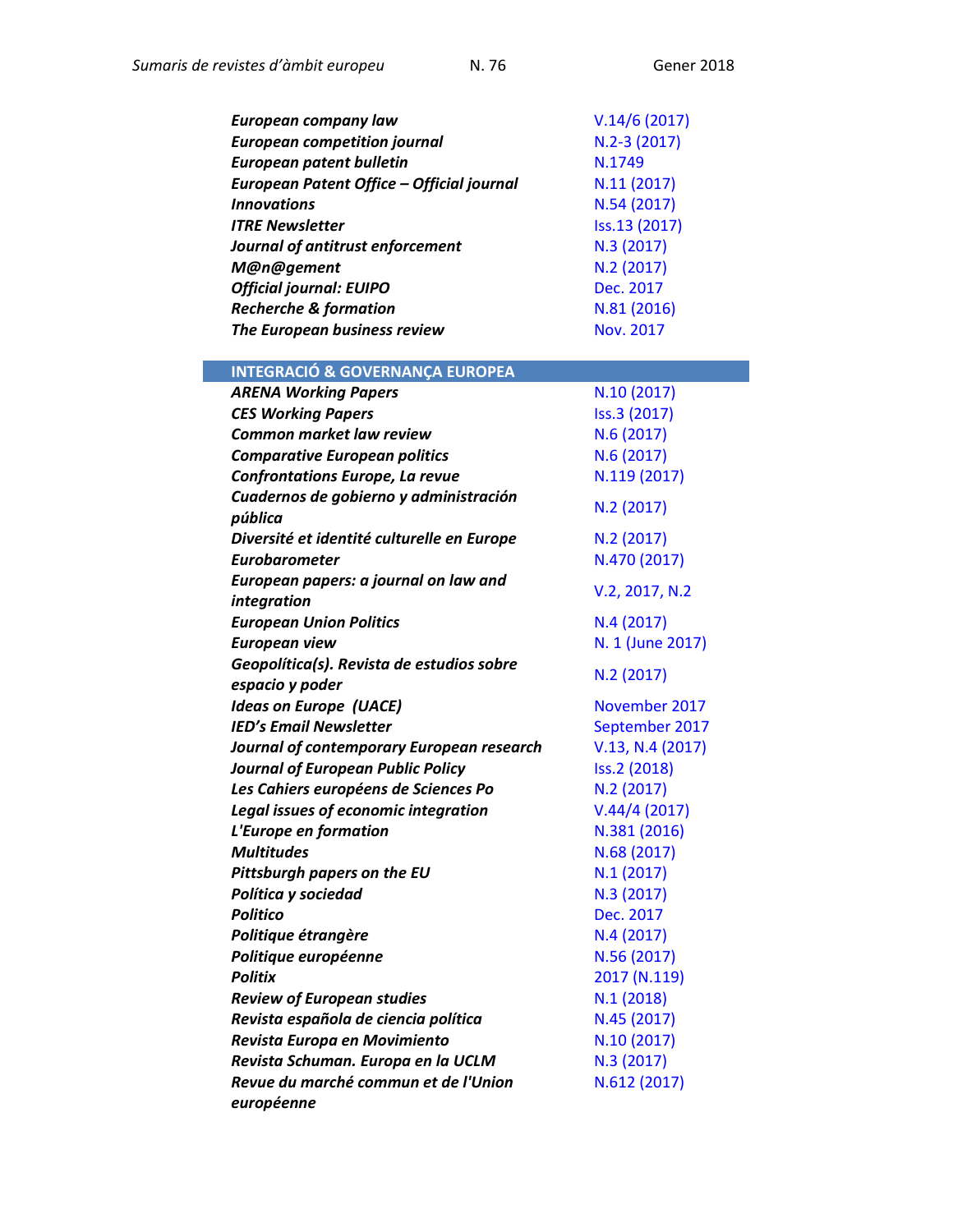| RUE. revista universitaria europea            | N.28 (2018)     |
|-----------------------------------------------|-----------------|
| <b>The Federalist Debate</b>                  | N.3 (2017)      |
| <b>The Parliament Magazine</b>                | Iss. 467 (2017) |
|                                               |                 |
| <b>JUSTÍCIA &amp; DRET DE LA UE</b>           |                 |
| Amnistía internacional: revista sobre         | N.136 (2017)    |
| derechos humanos                              |                 |
| Anuario español de derecho internacional      | N.33 (2017)     |
| Boletín del Ministerio de Justicia            | N.2200 (2017)   |
| Droit et société                              | N.97 (2017)     |
| <b>EDPS Newsletter</b>                        | N.56 (2017)     |
| <b>EIGe Newsletter</b>                        | Spec. Ed.(2017) |
| <b>Eucrim: the European Criminal Law</b>      | N.3 (2017)      |
| Associations' forum                           |                 |
| Europa e diritto privato                      | N.3 (2017)      |
| Europe: actualité du droit communautaire      | N.8-9 (2017)    |
| European constitutional law review            | N.4(2017)       |
| European journal of crime, criminal law and   | N.4(2017)       |
| criminal justice                              |                 |
| <b>European journal of international law</b>  | N.3 (2017)      |
| <b>European journal of migration and law</b>  | N.4(2017)       |
| European law journal                          | N.5 (2017)      |
| <b>European law review</b>                    | N.6 (2017)      |
| <b>European public law</b>                    | V.23/4(2017)    |
| Freedom, security and justice: European legal | N.3 (2017)      |
| <b>studies</b>                                |                 |
| InDret: revista para el análisis del derecho  | N.4(2017)       |
| International journal of constitutional law   | N.3 (2017)      |
| <b>JURI report</b>                            | Iss.44 (2017)   |
| <b>Maastricht journal of European and</b>     | N.4 (2017)      |
| comparative law                               |                 |
| Revista de derecho comunitario europeo        | N.58 (2017)     |
| Revista de derecho político                   | N.100 (2017)    |
| Revista electrónica del Dpto. de Dcho de la   | N. 15 (2017)    |
| Universidad de La Rioja                       |                 |
| Revista general de derecho europeo            | N.43 (2017)     |
| Revista online de estudiantes de Derecho      | N.6(2017)       |
| Revue des Droits de l'Homme                   | N.13 (2017)     |
| Revue du droit de l'Union européenne          | N.4(2017)       |
| Revue européenne des migrations               | N.1(2017)       |
| <i>internationales</i>                        |                 |
| The International journal of human rights     | N.2(2018)       |
| UNIO - EU Law Journal                         | N.2 (2017)      |
| Unión Europea Aranzadi                        | N.11 (2017)     |
| Universitas. Revista de filosofía, derecho y  | N.27 (2018)     |
| política                                      |                 |
|                                               |                 |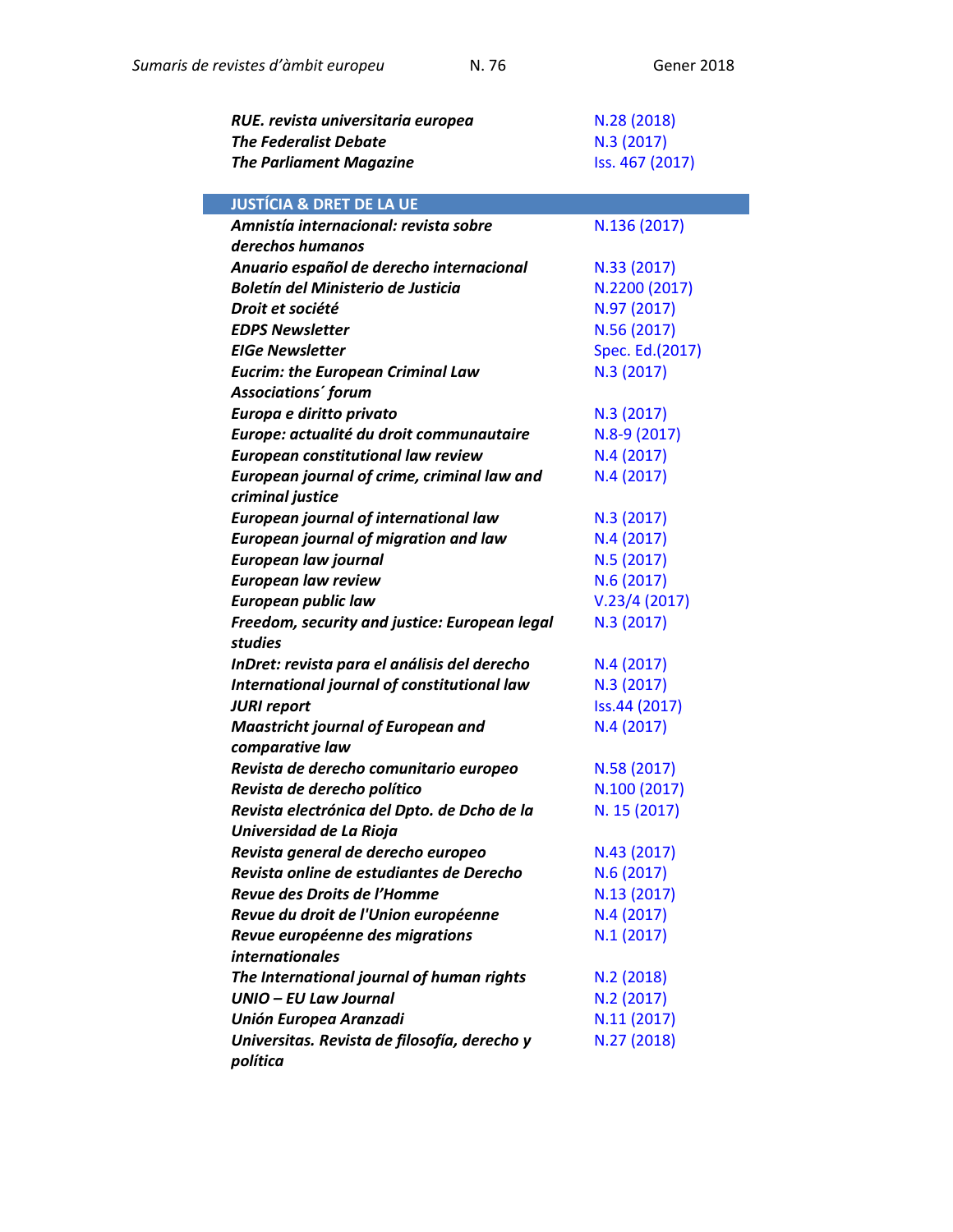| <b>MEDI AMBIENT &amp; ENERGIA</b>                                  |                                |
|--------------------------------------------------------------------|--------------------------------|
| Écologie & Politique                                               | N.54 (2017)                    |
| Ecozon@: European journal of literature,                           | N.2 (2017)                     |
| culture and environment                                            |                                |
| <b>Energy in Europe - newsletter</b>                               | Jan. 2018                      |
| <b>Energy, transport and environment indicators</b>                | 2017 ed.                       |
| <b>ENVI News</b>                                                   | 10.1.2018                      |
| <b>Environmental indicator report</b>                              | 2017                           |
| <b>Environmental policy and governance</b>                         | N.6(2017)                      |
| <b>European business awards for the</b>                            | N.34 (2017)                    |
| environment newsletter                                             |                                |
| European energy and environmental law                              | N.6(2017)                      |
| review                                                             |                                |
| <b>LIFE</b> newsletter                                             | Dec. 2017                      |
| <b>Medio Ambiente para los europeos</b>                            | N.64 (2017)                    |
| Observatorio medioambiental                                        | V.20(2017)                     |
| Review of European, comparative &                                  | N.3 (2017)                     |
| international environmental law                                    |                                |
| Revista catalana de dret ambiental                                 | N.1 (2017)                     |
|                                                                    | N.500                          |
| Science for environment policy. News alert                         |                                |
|                                                                    |                                |
| <b>REGIONS &amp; DESENVOLUPAMENT LOCAL</b>                         |                                |
| Carta local : revista de la FEMIP                                  | N.308 (2017)                   |
| Cités                                                              | N.72 (2017)                    |
| Espaces et sociétés                                                | N.171 (2017)                   |
| <b>European urban and regional studies</b>                         | N.1(2018)                      |
| Flux : cahiers scientifiques internationaux                        | N.110 (2017)                   |
| réseau et territories                                              |                                |
| Intercultural cities newsletter                                    | Oct. 2017                      |
| <b>Investigaciones regionales</b>                                  | N.39 (2017)                    |
| Istituzioni del federalismo: rivista di studi                      | N.1(2017)                      |
| giuridici e politici                                               |                                |
| <b>OECD Regional Development WP</b>                                | 2017/5                         |
| Panorama inforegio                                                 | N.63 (2017)                    |
| Reginews: newsletter of the committee on                           | N.24 (2017)                    |
| regional development                                               |                                |
| <b>Regional and federal studies</b>                                | N.1(2018)                      |
| <b>Regions Magazine</b><br>Revista d'estudis autonòmics i federals | $V.308-4(2017)$<br>N.26 (2017) |

| <b>RELACIONS EXTERIORS &amp; POLÍTICA DE SEGURETAT</b>            |                  |  |
|-------------------------------------------------------------------|------------------|--|
| Afkar ideas                                                       | N.56 (2018)      |  |
| Anuario CIDOB de la inmigración                                   | 2017             |  |
| <b>Boletín/Newsletter Elcano</b>                                  | N.208 (2017)     |  |
| <b>Boletín RIBEI</b>                                              | N.23 (Nov. 2017) |  |
| <b>CBRNE-Terrorism newsletter</b>                                 | Dec. 2017        |  |
| Central European journal of international and<br>security studies | N.4(2017)        |  |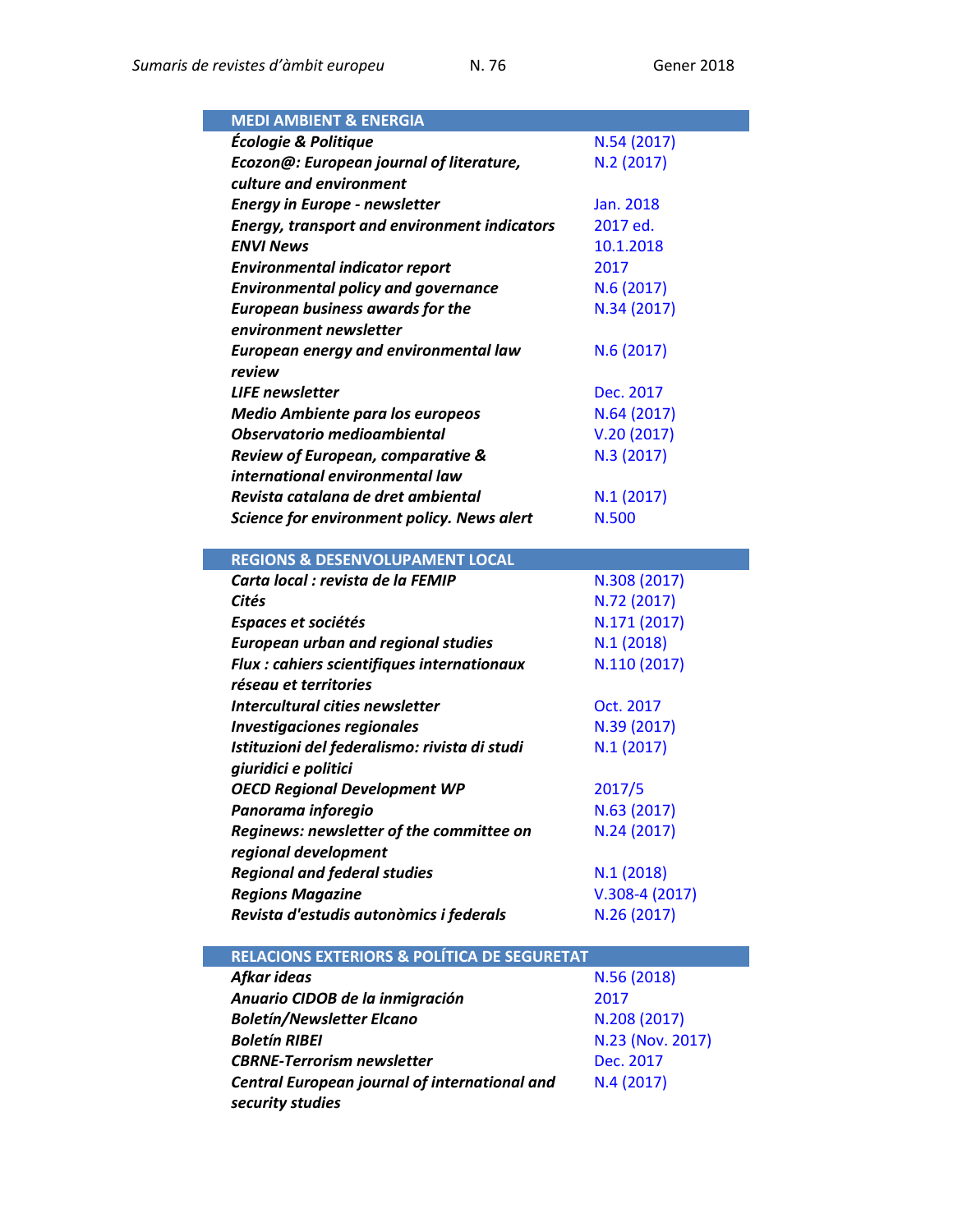*Sumaris de revistes d'àmbit europeu* N. 76 Gener 2018

| Critique internationale: revue comparative de      | N.77 (2017)       |
|----------------------------------------------------|-------------------|
| sciences sociales                                  |                   |
| <b>Esglobal</b>                                    | <b>Enero 2018</b> |
| Estudios de política exterior                      | N.181 (2018)      |
| <b>EU Candidate &amp; Potential Candidate</b>      | 3rd. (2017)       |
| <b>Countries Economic Quarterly-CCEQ</b>           |                   |
| <b>EU China Observer</b>                           | 4.17              |
| <b>EUROMIL news</b>                                | 13.12.2017        |
| European foreign affairs review                    | N.4(2017)         |
| <b>European journal of international law</b>       | N.3 (2017)        |
| <b>European journal of international relations</b> | N.4 (2017)        |
| <b>European Review of International Studies</b>    | V.4, N.1 (2017)   |
| <b>Foreign affairs Latinoamérica (FAL)</b>         | N.1(2018)         |
| Informe semanal. Política Exterior                 | 1066 (2018)       |
| <b>International security Web</b>                  | N.2 (2017)        |
| <b>ISS Alerts</b>                                  | N.26 (2017)       |
| <b>ISS Brief</b>                                   | N.32 (2017)       |
| <b>ISS Chaillot Papers</b>                         | N.143 (2017)      |
| <b>ISS Reports</b>                                 | N.38 (2017)       |
| JANUS.NET (e-journal of International              | N.8-2 (2017)      |
| <b>Relations)</b>                                  |                   |
| Journal of Mediterranean and Balkan                | N.2 (2017)        |
| <b>Intelligence</b>                                |                   |
| <b>Notes internacionals</b>                        | N.186 (2017)      |
| OASIS. Observatorio de análisis de los             | N.26 (2017)       |
| sistemas internacionales                           |                   |
| Puentes para un diálogo. Europa-América            | N.205 (2017)      |
| Latina                                             |                   |
| Quaderns de la Mediterrània                        | N.25 (2017)       |
| RESI. Revista de estudios en seguridad             | N.2 (2017)        |
| internacional                                      |                   |
| Revista CIDOB d'afers internacionals               | N.117 (2017)      |
| Revista de Estudios Internacionales                | N.23 (2017)       |
| <b>Mediterráneos</b>                               |                   |
| Revista de la OTAN                                 | 14.12.2017        |
| <b>Revista Elcano ARI</b>                          | N.21 (2017)       |
| Revista electrónica de estudios                    | N.34 (2017)       |
| <i>internacionales</i>                             |                   |
| Revue internationale de politique comparée         | 2016/4            |
| Revue internationale et stratégique                | N.108 (2017)      |
| <b>Security and human rights</b>                   | $Is.3-4(2016)$    |
| <b>Security Community: The OSCE Magazine</b>       | October (2017)    |
| The International Journal of Intelligence,         | N.3 (2017)        |
| <b>Security, and Public Affairs</b>                |                   |
| <b>Weekly Compass</b>                              | (16.1.2018)       |